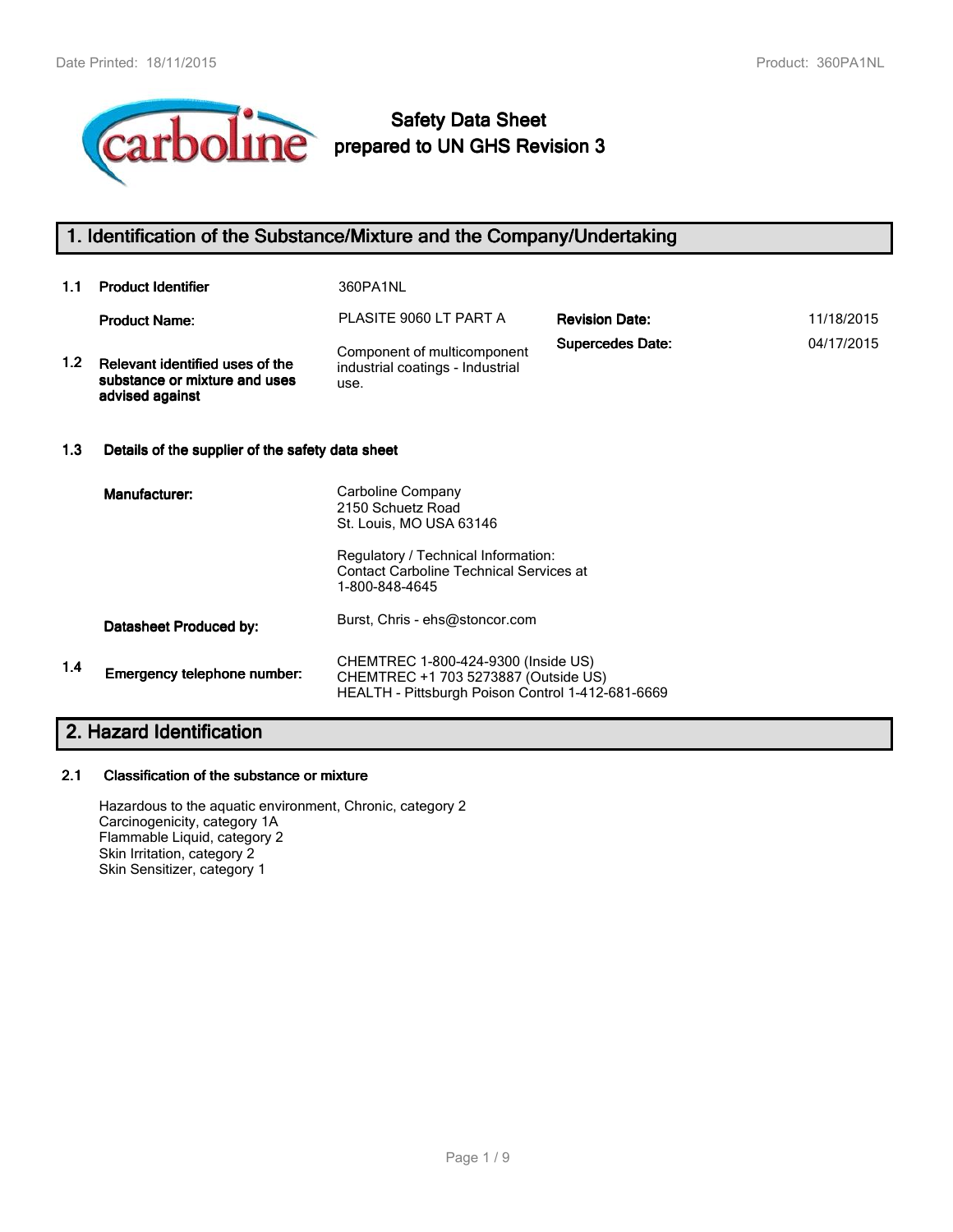## **2.2 Label elements**

#### **Symbol(s) of Product**



#### **Signal Word**

Danger

## **Named Chemicals on Label**

EPOXY RESIN, MICROCRYSTALLINE SILICA

#### **GHS HAZARD STATEMENTS**

## Flammable Liquid, category 2 **H225** Highly flammable liquid and vapour.<br>Skin Irritation, category 2 **H315** Causes skin irritation. Skin Irritation, category 2 Skin Sensitizer, category 1 **H317** May cause an allergic skin reaction. Carcinogenicity, category 1A **H350-1A** May cause cancer. Hazardous to the aquatic environment, H411 Toxic to aquatic life with long lasting effects. Chronic, category 2

### **GHS PRECAUTION PHRASES**

| P <sub>201</sub>  | Obtain special instructions before use.                                        |
|-------------------|--------------------------------------------------------------------------------|
| P <sub>202</sub>  | Do not handle until all safety precautions have been read<br>and understood.   |
| P <sub>210</sub>  | Keep away from heat/sparks/open flames/hot surfaces. - No<br>smoking.          |
| P <sub>2</sub> 35 | Keep cool.                                                                     |
| P261              | Avoid breathing dust/fume/gas/mist/vapours/spray.                              |
| P273              | Avoid release to the environment.                                              |
| P <sub>280</sub>  | Wear protective gloves/protective clothing/eye protection/<br>face protection. |
| P <sub>284</sub>  | Wear respiratory protection.                                                   |
| P302+352          | IF ON SKIN: Wash with plenty of soap and water.                                |
| P308+313          | IF exposed or concerned: Get medical advice/attention                          |
| P332+313          | If skin irritation occurs: Get medical advice/attention.                       |
| P333+313          | If skin irritation or rash occurs: Get medical advice/attention.               |
| P391              | Collect spillage.                                                              |
| P403+233          | Store in a well-ventilated place. Keep container tightly<br>closed.            |

#### **2.3 Other hazards**

No Information

## **Results of PBT and vPvB assessment:**

The product does not meet the criteria for PBT/VPvB in accordance with Annex XIII.

# **3. Composition/Information On Ingredients**

#### **3.2 Mixtures**

#### **Hazardous Ingredients**

| CAS-No.    | <b>Chemical Name</b>       | $\frac{9}{6}$ |
|------------|----------------------------|---------------|
| 13462-86-7 | <b>BARITE</b>              | 25-50         |
| 9003-36-5  | <b>EPOXY RESIN</b>         | 25-50         |
| 13463-67-7 | TITANIUM DIOXIDE           | 10-25         |
| 78-93-3    | <b>METHYL ETHYL KETONE</b> | $2.5 - 10$    |
| 108-38-3   | META-XYLENE                | $2.5 - 10$    |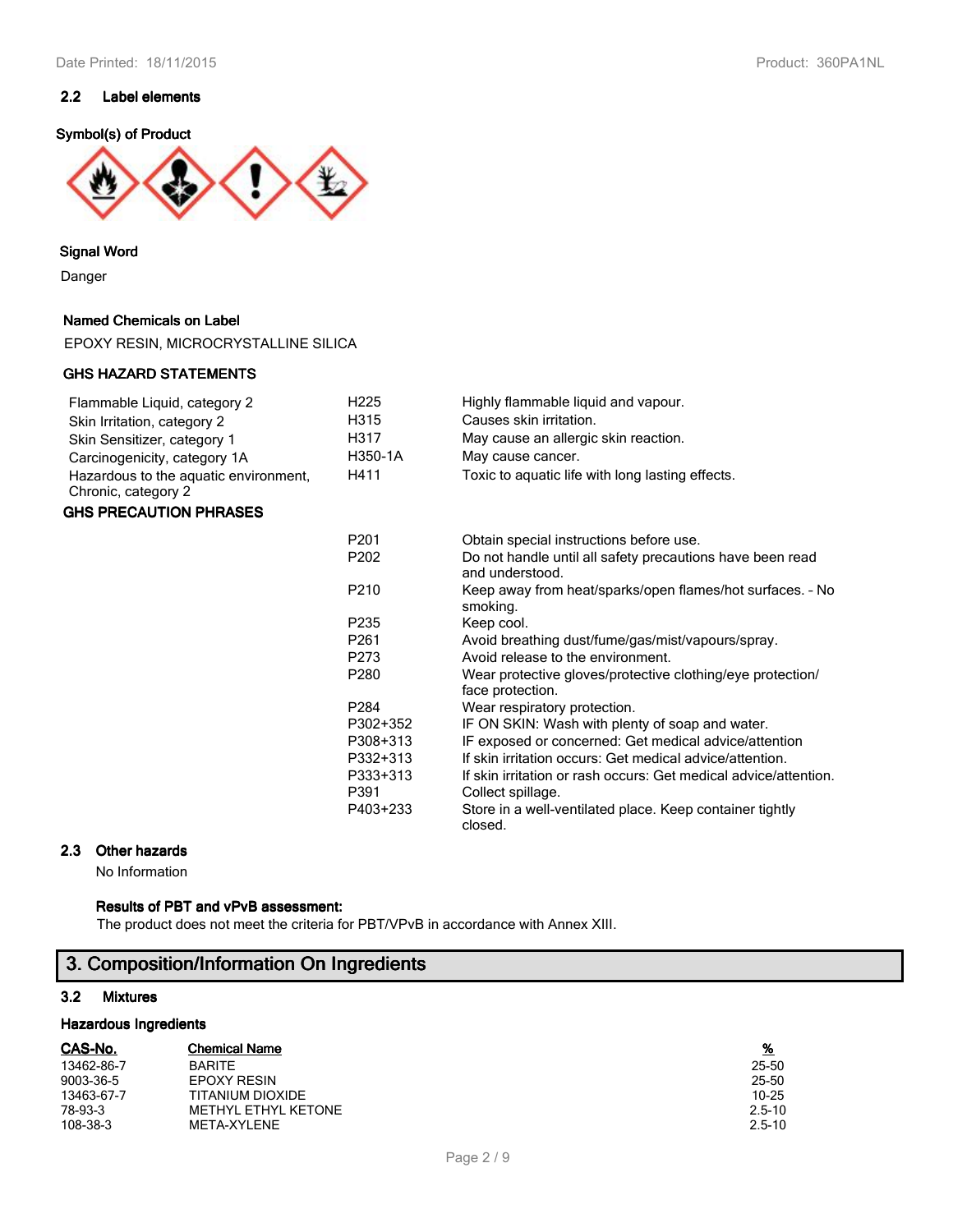| 106-42-3<br>100-41-4<br>$95 - 47 - 6$<br>14808-60-7<br>1333-86-4 | PARA-XYLENE<br>ETHYL BENZENE<br>ORTHO-XYLENE<br>MICROCRYSTALLINE SILICA<br><b>CARBON BLACK</b> |                               | $1.0 - 2.5$<br>$1.0 - 2.5$<br>$1.0 - 2.5$<br>$0.1 - 1.0$<br>$0.1 - 1.0$ |
|------------------------------------------------------------------|------------------------------------------------------------------------------------------------|-------------------------------|-------------------------------------------------------------------------|
| CAS-No.                                                          | <b>GHS Symbols</b>                                                                             | <b>GHS Hazard Statements</b>  | <b>M-Factors</b>                                                        |
| 13462-86-7                                                       |                                                                                                |                               | 0                                                                       |
| 9003-36-5                                                        | GHS07-GHS09                                                                                    | H315-317-411                  | 0                                                                       |
| 13463-67-7                                                       |                                                                                                |                               | 0                                                                       |
| 78-93-3                                                          | GHS02-GHS07                                                                                    | H225-319-336                  | 0                                                                       |
| 108-38-3                                                         | GHS02-GHS07                                                                                    | H <sub>226</sub> -312-315-332 | 0                                                                       |
| 106-42-3                                                         | GHS02-GHS07-GHS08                                                                              | H226-312-315-332-335-371      | 0                                                                       |
| $100 - 41 - 4$                                                   | GHS02-GHS07                                                                                    | H225-332                      | 0                                                                       |
| $95 - 47 - 6$                                                    | GHS02-GHS07                                                                                    | H <sub>226</sub> -312-315-332 | 0                                                                       |
| 14808-60-7                                                       | GHS08                                                                                          | H350-370                      | 0                                                                       |
| 1333-86-4                                                        | GHS08                                                                                          | H <sub>351</sub>              | 0                                                                       |

**Additional Information:** The text for GHS Hazard Statements shown above (if any) is given in Section 16.

## **4. First-aid Measures**

#### **4.1 Description of First Aid Measures**

**AFTER INHALATION:** Give oxygen or artificial respiration if needed. Remove person to fresh air. If signs/symptoms continue, get medical attention.

**AFTER SKIN CONTACT:** In case of contact, immediately flush skin with plenty of water for at least 15 minutes while removing contaminated clothing and shoes. If skin irritation persists, call a physician.

**AFTER EYE CONTACT:** Rinse thoroughly with plenty of water for at least 15 minutes and consult a physician.

**AFTER INGESTION:** Do NOT induce vomiting. Never give anything by mouth to an unconscious person. If swallowed, call a poison control centre or doctor immediately.

#### **4.2 Most important symptoms and effects, both acute and delayed**

Harmful if swallowed. Irritating to eyes and skin. Risk of serious damage to the lungs (by aspiration). Vapours may cause drowsiness and dizziness.

#### **4.3 Indication of any immediate medical attention and special treatment needed**

No information available on clinical testing and medical monitoring. Specific toxicological information on substances, if available, can be found in section 11.

When symptoms persist or in all cases of doubt seek medical advice.

## **5. Fire-fighting Measures**

#### **5.1 Extinguishing Media:**

Carbon Dioxide, Dry Chemical, Foam, Water Fog

**UNUSUAL FIRE AND EXPLOSION HAZARDS:** Flammable liquid. Vapours are heavier than air and may spread along floors. Vapours may form explosive mixtures with air. Vapors may travel to areas away from work site before igniting/flashing back to vapor source. Provide adequate ventilation. Prevent the creation of flammable or explosive concentrations of vapour in air and avoid vapour concentration higher than the occupational exposure limits. Keep away from heat/sparks/open flames/hot surfaces. - No smoking. Electrical installations / working materials must comply with the technological safety standards. Wear shoes with conductive soles.

#### **5.2 Special hazards arising from the substance or mixture**

No Information

#### **5.3 Advice for firefighters**

In the event of fire, wear self-contained breathing apparatus. Cool containers / tanks with water spray. Flammable.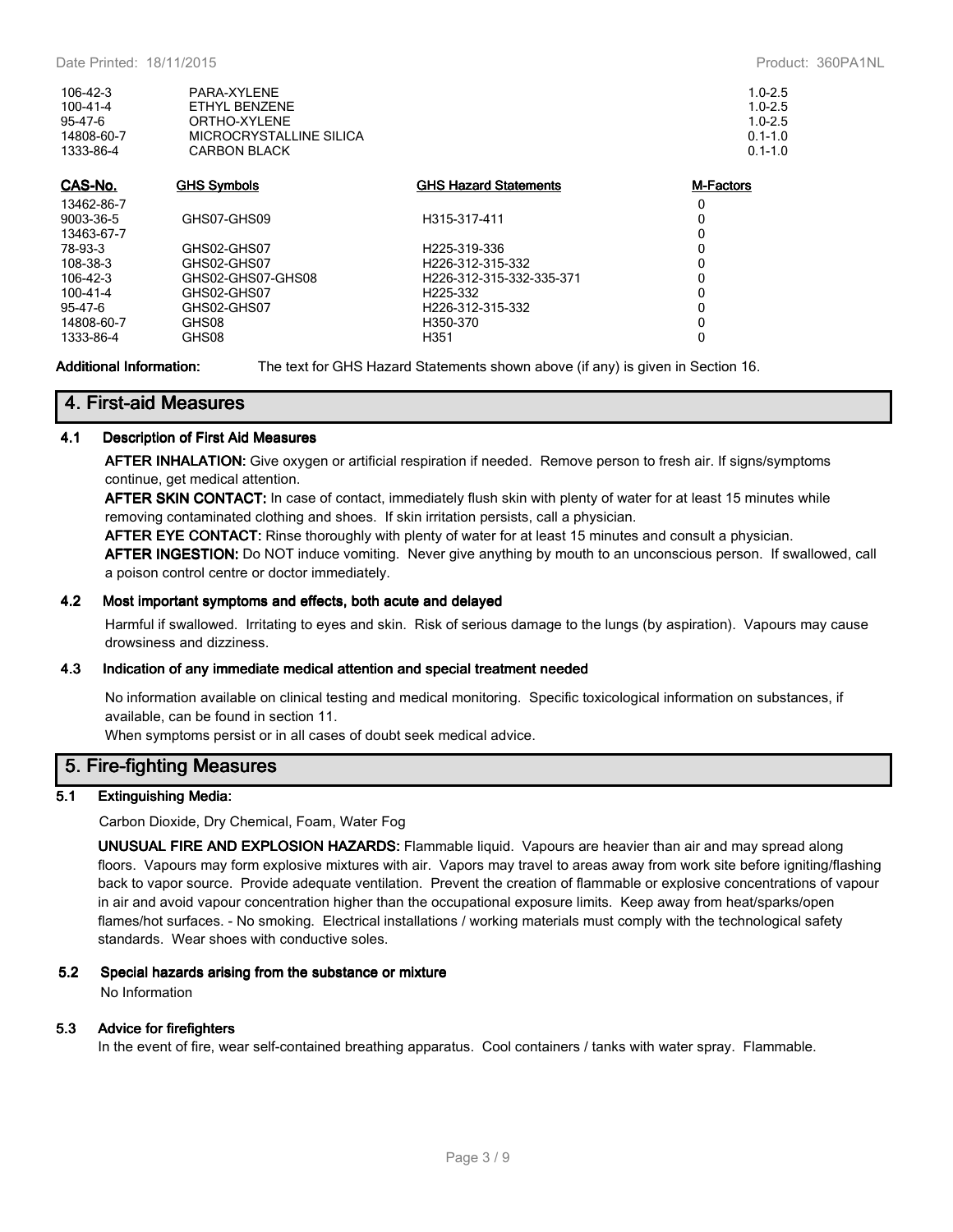## **6. Accidental Release Measures**

#### **6.1 Personal precautions, protective equipment and emergency procedures**

For personal protection see section 8. Ensure adequate ventilation. Evacuate personnel to safe areas. Evacuate personnel to safe areas. Remove all sources of ignition. Remove all sources of ignition. To avoid ignition of vapours by static electricity discharge, all metal parts of the equipment must be grounded. Wear personal protective equipment.

#### **6.2 Environmental precautions**

Do not allow material to contaminate ground water system. Prevent product from entering drains.

#### **6.3 Methods and material for containment and cleaning up**

Prevent further leakage or spillage if safe to do so. Contain spillage, soak up with non-combustible absorbent material, (e.g. sand, earth, diatomaceous earth, vermiculite) and transfer to a container for disposal according to local / national regulations (see section 13). Contain spillage, soak up with non-combustible absorbent material, (e.g. sand, earth, diatomaceous earth, vermiculite) and transfer to a container for disposal according to local / national regulations (see section 13).

#### **6.4 Reference to other sections**

Please refer to disposal requirements or country specific disposal requirements for this material. See Section 13 for further information.

## **7. Handling and Storage**

## **7.1 Precautions for safe handling**

**INSTRUCTIONS FOR SAFE HANDLING :** Keep containers dry and tightly closed to avoid moisture absorption and contamination. Prepare the working solution as given on the label(s) and/or the user instructions. Do not breathe vapours or spray mist. Ensure all equipment is electrically grounded before beginning transfer operations. Do not use sparking tools. Wash thoroughly after handling. Do not get in eyes, on skin, or on clothing. Use only with adequate ventilation/personal protection.

**PROTECTION AND HYGIENE MEASURES :** Handle in accordance with good industrial hygiene and safety practice. Wash hands before breaks and at the end of workday. When using, do not eat, drink or smoke.

#### **7.2 Conditions for safe storage, including any incompatibilities**

#### **CONDITIONS TO AVOID:** Heat, flames and sparks.

**STORAGE CONDITIONS:** Keep container closed when not in use. Store in a dry, well ventilated place away from sources of heat, ignition and direct sunlight.

#### **7.3 Specific end use(s)**

No specific advice for end use available.

# **8. Exposure Controls/Personal Protection**

#### **8.1 Control parameters**

#### **Ingredients with Occupational Exposure Limits**

```
(US)
```

| Name                       | <u>%</u>    | <b>ACGIH TLV- ACGIH TLV-</b><br>TWA | <u>STEL</u>    | <b>OSHA PEL-</b><br>TWA | <b>OSHA PEL-</b><br><b>CEILING</b> | <b>OEL Note</b> |
|----------------------------|-------------|-------------------------------------|----------------|-------------------------|------------------------------------|-----------------|
| <b>BARITE</b>              | 25-50       | 0.5 MGM3                            | N/E            | 0.5 MGM3                | N/E                                |                 |
| <b>EPOXY RESIN</b>         | 25-50       | N/E                                 | N/E            | N/E                     | N/E                                |                 |
| TITANIUM DIOXIDE           | $10 - 25$   | <b>10 MGM3</b>                      | N/E            | <b>10 MGM3</b>          | N/E                                |                 |
| <b>METHYL ETHYL KETONE</b> | $2.5 - 10$  | 200 PPM                             | 300 PPM        | 590 MGM3                | N/E                                |                 |
| META-XYLENE                | $2.5 - 10$  | 100 PPM                             | 150 PPM        | 435 MG/M3               | N/E                                |                 |
| PARA-XYLENE                | $1.0 - 2.5$ | 100 PPM                             | 150 PPM        | 435 MGM3                | N/E                                |                 |
| ETHYL BENZENE              | $1.0 - 2.5$ | 20 PPM                              | N/E            | 435 MGM3                | N/E                                |                 |
| ORTHO-XYLENE               | $1.0 - 2.5$ | 100 PPM                             | <b>150 PPM</b> | 435 MG/M3               | N/E                                |                 |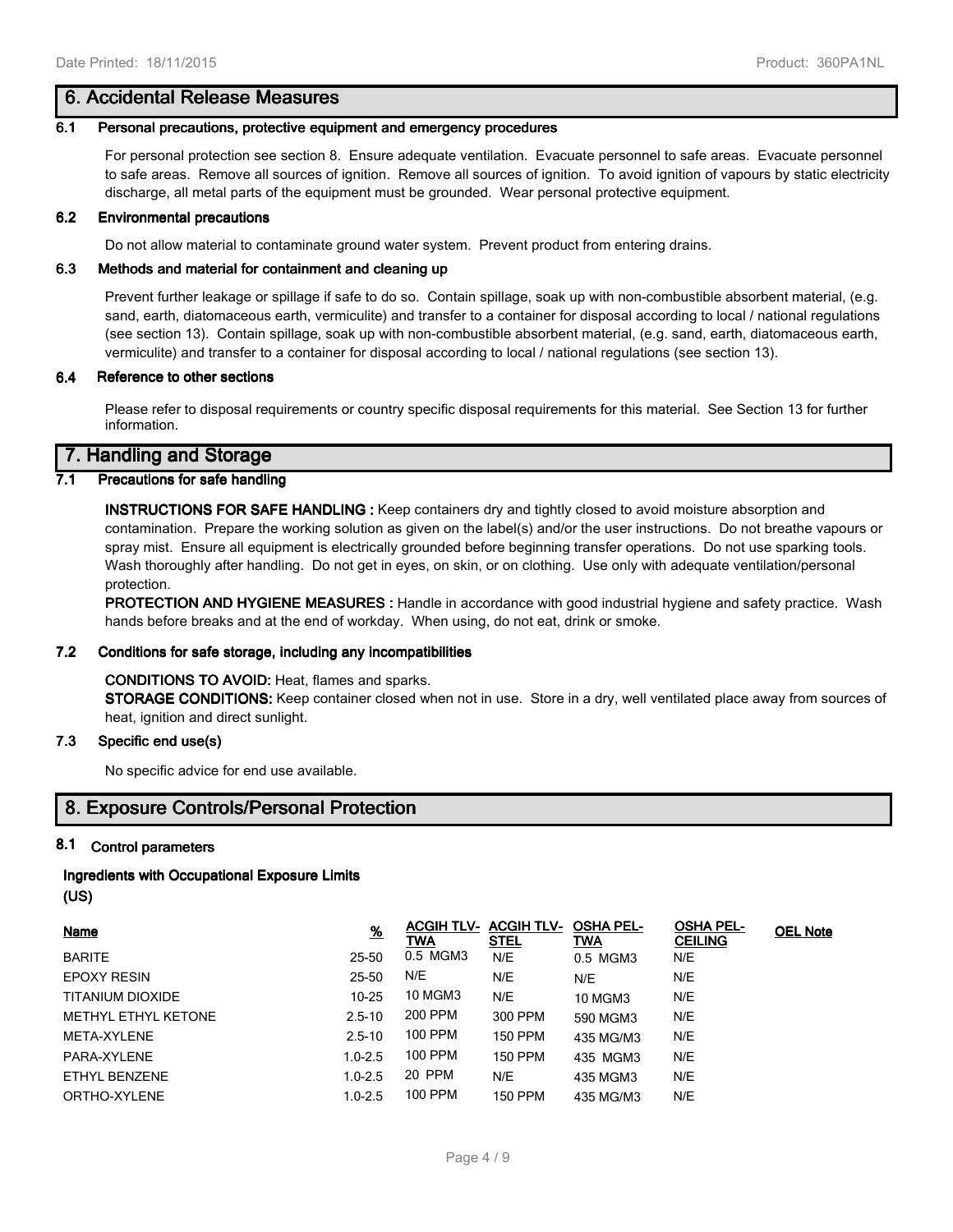| MICROCRYSTALLINE SILICA | $01 - 10$   | 0.025 MG/M3 N/F<br>(respirable) |     | 0.1 MG/M3<br>(constant) | N/E |
|-------------------------|-------------|---------------------------------|-----|-------------------------|-----|
| CARBON BLACK            | $0.1 - 1.0$ | 3.0 MG/M3                       | N/E | 3.5 MG/M3               | N/E |

**FURTHER INFORMATION:** Refer to the regulatory exposure limits for the workforce enforced in each country.

#### **8.2 Exposure controls**

#### **Personal Protection**

**RESPIRATORY PROTECTION:** In order to avoid inhalation of spray-mist and sanding dust, all spraying and sanding must be done wearing adequate respirator. Use only with ventilation to keep levels below exposure guidelines reported in this document. User should test and monitor exposure levels to ensure all personnel are below guidelines. If not sure, or not able to monitor, use State or federally approved supplied air respirator. For silica containing coatings in a liquid state, and/or if no exposure limits are established above, air-supplied respirators are generally not required.

**EYE PROTECTION:** Safety glasses with side-shields.

**HAND PROTECTION:** Gloves should be discarded and replaced if there is any indication of degradation or chemical breakthrough. Impervious gloves. Request information on glove permeation properties from the glove supplier.

**OTHER PROTECTIVE EQUIPMENT:** Ensure that eyewash stations and safety showers are close to the workstation location. Lightweight protective clothing

**ENGINEERING CONTROLS:** Avoid contact with skin, eyes and clothing. Ensure adequate ventilation, especially in confined areas.

## **9. Physical and Chemical Properties**

# **9.1 Information on basic physical and chemical properties**

| Appearance:                                     | Viscous Liquid, Various Colors |
|-------------------------------------------------|--------------------------------|
| <b>Physical State</b>                           | Liquid                         |
| Odor                                            | Epoxy                          |
| <b>Odor threshold</b>                           | N/D                            |
| pH                                              | N/D                            |
| Melting point / freezing point (°C)             | N/D                            |
| Boiling point/range (°C)                        | 173 F (78 C) - 392 F (200 C)   |
| Flash Point, (°C)                               | 11                             |
| <b>Evaporation rate</b>                         | Slower Than Ether              |
| Flammability (solid, gas)                       | Not determined                 |
| Upper/lower flammability or explosive<br>limits | $0.9 - 10.1$                   |
| Vapour Pressure, mmHg                           | N/D                            |
| Vapour density                                  | Heavier than Air               |
| <b>Relative density</b>                         | Not determined                 |
| Solubility in / Miscibility with water          | N/D                            |
| Partition coefficient: n-octanol/water          | Not determined                 |
| Auto-ignition temperature (°C)                  | Not determined                 |
| Decomposition temperature (°C)                  | Not determined                 |
| <b>Viscosity</b>                                | Unknown                        |
| <b>Explosive properties</b>                     | Not determined                 |
| <b>Oxidising properties</b>                     | Not determined                 |
|                                                 |                                |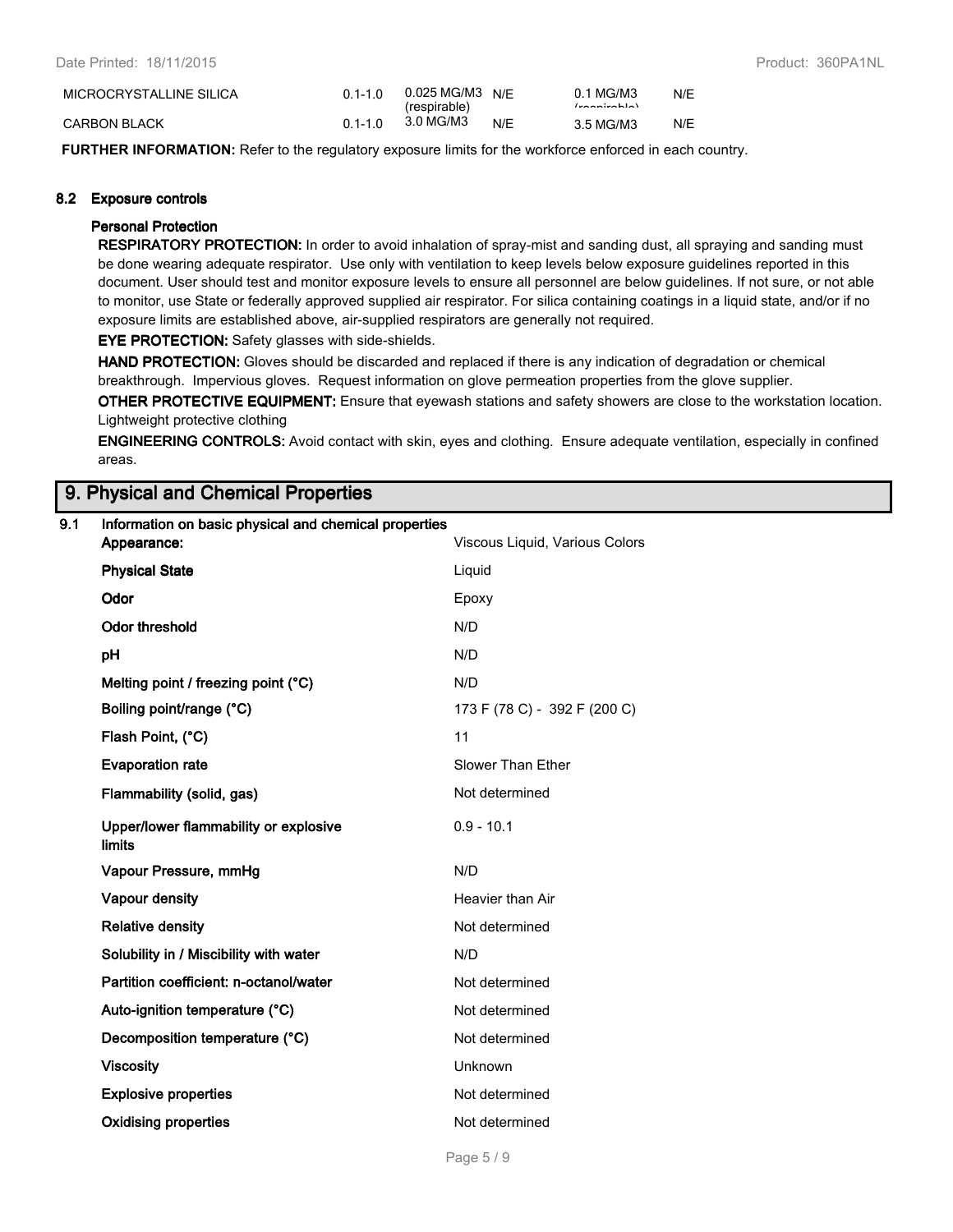| 9.2 Other information    |          |
|--------------------------|----------|
| VOC Content g/l:         | 192      |
| Specific Gravity (g/cm3) | app. 1.9 |

# **10. Stability and Reactivity**

#### **10.1 Reactivity**

No reactivity hazards known under normal storage and use conditions.

#### **10.2 Chemical stability**

Stable under normal conditions.

#### **10.3 Possibility of hazardous reactions**

Hazardous polymerisation does not occur.

#### **10.4 Conditions to avoid**

Heat, flames and sparks.

## **10.5 Incompatible materials**

Strong oxidizing agents.

#### **10.6 Hazardous decomposition products**

Carbon dioxide (CO2), carbon monoxide (CO), oxides of nitrogen (NOx), dense black smoke.

# **11. Toxicological Information**

#### **11.1 Information on toxicological effects**

| <b>Acute Toxicity:</b>            |         |  |  |  |
|-----------------------------------|---------|--|--|--|
| Oral LD50:                        | N/D     |  |  |  |
| <b>Inhalation LC50:</b>           | N/D     |  |  |  |
| Irritation:                       | Unknown |  |  |  |
| Corrosivity:                      | Unknown |  |  |  |
| Sensitization:                    | Unknown |  |  |  |
| Repeated dose toxicity:           | Unknown |  |  |  |
| Carcinogenicity:                  | Unknown |  |  |  |
| <b>Mutagenicity:</b>              | Unknown |  |  |  |
| <b>Toxicity for reproduction:</b> | Unknown |  |  |  |

**If no information is available above under Acute Toxicity then the acute effects of this product have not been tested. Data on individual components are tabulated below:**

| CAS-No.    | <b>Chemical Name</b> | Oral LD50               | Dermal LD50 | Vapor LC50    |
|------------|----------------------|-------------------------|-------------|---------------|
| 13462-86-7 | <b>BARITE</b>        | Not Available           |             | Not Available |
| 9003-36-5  | EPOXY RESIN          | >5000 mg/kg, oral, rat  |             | Not Available |
| 13463-67-7 | TITANIUM DIOXIDE     | 25000 mg/m3, oral (rat) |             | Not Available |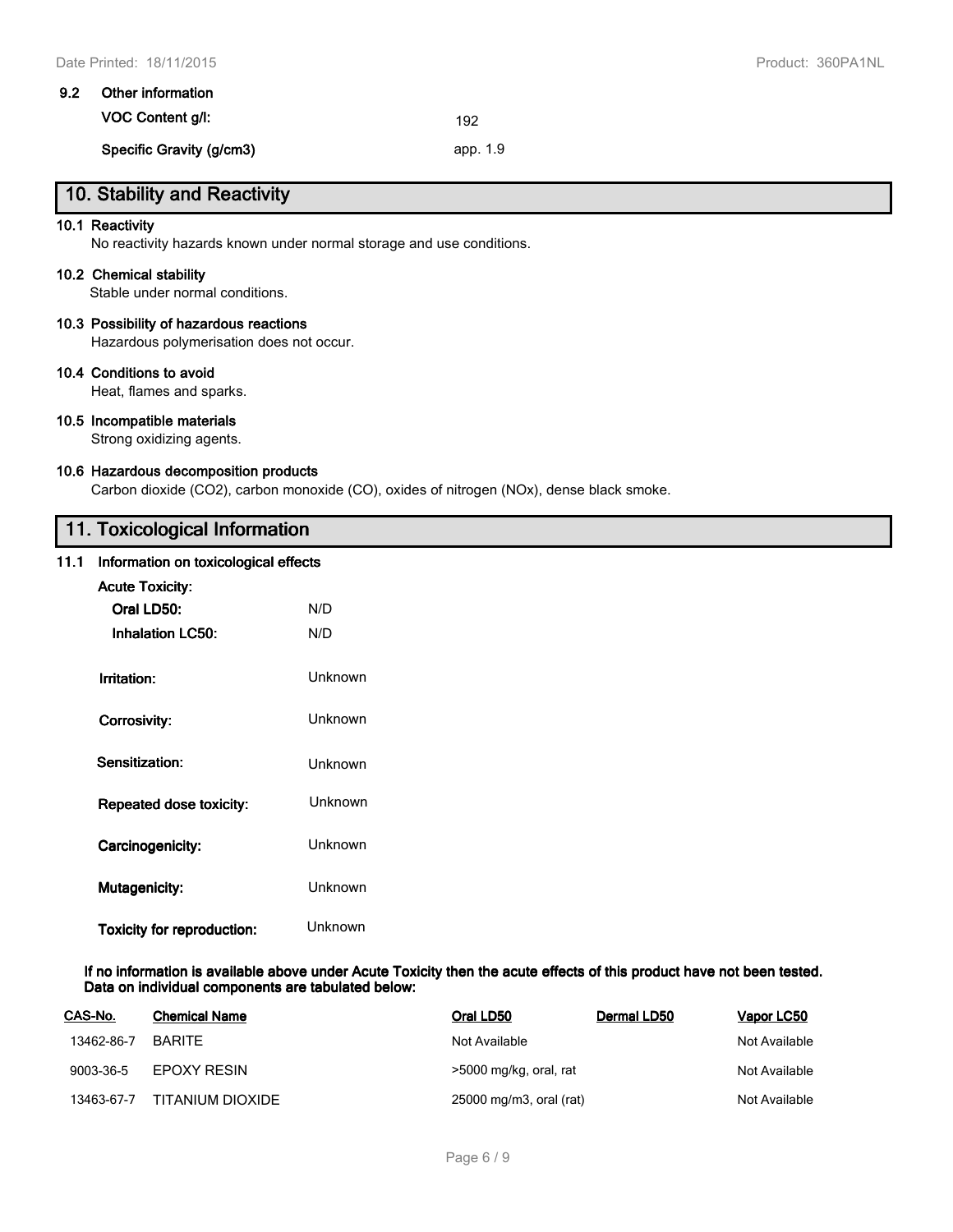| 78-93-3        | METHYL ETHYL KETONE     | 2194 mg/kg rat, oral |                              | 34.5 mg/L/ 4 hour rat,<br>inhalation |
|----------------|-------------------------|----------------------|------------------------------|--------------------------------------|
| 108-38-3       | META-XYLENE             | Not Available        |                              | Not Available                        |
| 106-42-3       | PARA-XYI FNF            | Not Available        |                              | Not Available                        |
| $100 - 41 - 4$ | ETHYL BENZENE           | 3500 mg/kg rat, oral | >5000 mg/l, dermal<br>rabbit | 17.2 mg/L Inh, Rat, 4Hr              |
| $95 - 47 - 6$  | ORTHO-XYLENE            | Not Available        |                              | Not Available                        |
| 14808-60-7     | MICROCRYSTALLINE SILICA | Not Available        | Not Available                | Not Available                        |
| 1333-86-4      | <b>CARBON BLACK</b>     | 8000 mg/kg oral, rat |                              | Not Available                        |

## **Additional Information:**

Harmful if swallowed. Irritating to eyes and skin. Risk of serious damage to the lungs (by aspiration). Vapours may cause drowsiness and dizziness.

|            |                                                                                          | 12. Ecological Information |         |                                                                                    |                        |                                    |  |
|------------|------------------------------------------------------------------------------------------|----------------------------|---------|------------------------------------------------------------------------------------|------------------------|------------------------------------|--|
| 12.1       | Toxicity:                                                                                |                            |         |                                                                                    |                        |                                    |  |
|            |                                                                                          | EC50 48hr (Daphnia):       | Unknown |                                                                                    |                        |                                    |  |
|            |                                                                                          | IC50 72hr (Algae):         | Unknown |                                                                                    |                        |                                    |  |
|            |                                                                                          | LC50 96hr (fish):          | Unknown |                                                                                    |                        |                                    |  |
| 12.2       | Persistence and degradability:<br><b>Bioaccumulative potential:</b><br>Mobility in soil: |                            |         | Unknown<br>Unknown<br>Unknown                                                      |                        |                                    |  |
| 12.3       |                                                                                          |                            |         |                                                                                    |                        |                                    |  |
| 12.4       |                                                                                          |                            |         |                                                                                    |                        |                                    |  |
| 12.5       | <b>Results of PBT and vPvB</b><br>assessment:                                            |                            |         | The product does not meet the criteria for PBT/VPvB in accordance with Annex XIII. |                        |                                    |  |
| 12.6       |                                                                                          | Other adverse effects:     | Unknown |                                                                                    |                        |                                    |  |
| CAS-No.    |                                                                                          | <b>Chemical Name</b>       |         | <b>EC50 48hr</b>                                                                   | IC50 72hr              | <b>LC50 96hr</b>                   |  |
| 13462-86-7 |                                                                                          | <b>BARITE</b>              |         | No information                                                                     | No information         | No information                     |  |
| 9003-36-5  |                                                                                          | <b>EPOXY RESIN</b>         |         | 1.6 mg/l (Daphnia<br>Magna)                                                        | 1.8 mg/l (Green Algae) | 0.55 mg/l (Rainbow Trout)          |  |
| 13463-67-7 |                                                                                          | <b>TITANIUM DIOXIDE</b>    |         | No information                                                                     | No information         | No information                     |  |
| 78-93-3    |                                                                                          | METHYL ETHYL KETONE        |         | 308 mg/l (Daphnia<br>magna)                                                        | No information         | 2993 mg/l (Pimephales<br>promelas) |  |
| 108-38-3   |                                                                                          | META-XYLENE                |         | No information                                                                     | No information         | No information                     |  |
| 106-42-3   |                                                                                          | PARA-XYLENE                |         | No information                                                                     | No information         | No information                     |  |
| 100-41-4   |                                                                                          | ETHYL BENZENE              |         | No information                                                                     | No information         | No information                     |  |
| 95-47-6    |                                                                                          | ORTHO-XYLENE               |         | No information                                                                     | No information         | No information                     |  |
| 14808-60-7 |                                                                                          | MICROCRYSTALLINE SILICA    |         | No information                                                                     | No information         | No information                     |  |
| 1333-86-4  |                                                                                          | <b>CARBON BLACK</b>        |         | No information                                                                     | No information         | No information                     |  |
|            |                                                                                          |                            |         |                                                                                    |                        |                                    |  |

# **13. Disposal Considerations**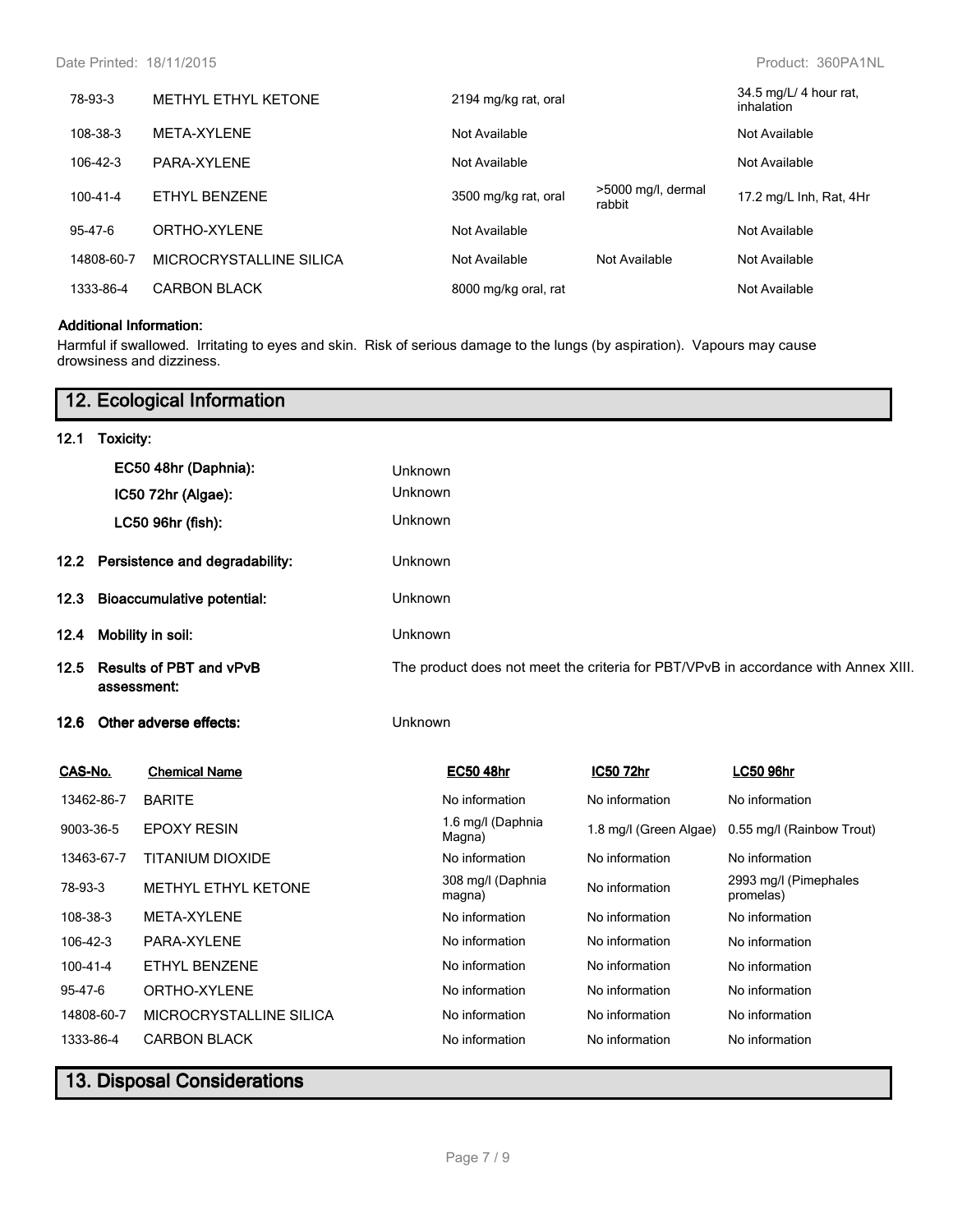**13.1 WASTE TREATMENT METHODS:** Do not burn, or use a cutting torch on, the empty drum. If recycling is not practicable, dispose of in compliance with local regulations. Dispose of in accordance with local regulations. Empty containers should be taken to an approved waste handling site for recycling or disposal.

|      | 14. Transport Information                                                   |                                     |
|------|-----------------------------------------------------------------------------|-------------------------------------|
| 14.1 | UN number                                                                   | <b>UN 1263</b>                      |
|      | 14.2 UN proper shipping name                                                | Paint                               |
|      | <b>Technical name</b>                                                       | N/A                                 |
|      | 14.3 Transport hazard class(es)                                             | 3                                   |
|      | Subsidiary shipping hazard                                                  | N/A                                 |
|      | 14.4 Packing group                                                          | Ш                                   |
| 14.5 | <b>Environmental hazards</b>                                                | Marine Pollutant: Yes (Epoxy Resin) |
|      | 14.6 Special precautions for user                                           | Unknown                             |
|      | EmS-No.:                                                                    | $F-E. S-E$                          |
| 14.7 | Transport in bulk according to Annex II<br>of MARPOL 73/78 and the IBC code | Unknown                             |

## **15. Regulatory Information**

**15.1 Safety, health and environmental regulations/legislation for the substance or mixture:**

## **U.S. Federal Regulations: As follows -**

## **CERCLA - Sara Hazard Category**

This product has been reviewed according to the EPA 'Hazard Categories' promulgated under Sections 311 and 312 of the Superfund Amendment and Reauthorization Act of 1986 (SARA Title III) and is considered, under applicable definitions, to meet the following categories:

Fire Hazard, Acute Health Hazard, Chronic Health Hazard

#### **Sara Section 313:**

This product contains the following substances subject to the reporting requirements of Section 313 of Title III of the Superfund Amendment and Reauthorization Act of 1986 and 40 CFR part 372:

| <b>Chemical Name</b> | CAS-No.        |
|----------------------|----------------|
| MFTA-XYI FNF         | 108-38-3       |
| PARA-XYI FNF         | $106-42-3$     |
| FTHYL BENZENE        | $100 - 41 - 4$ |
| ORTHO-XYI FNF        | $95-47-6$      |
|                      |                |

#### **Toxic Substances Control Act:**

All components of this product are either listed on the TSCA Inventory or are exempt.

This product contains the following chemical substances subject to the reporting requirements of TSCA 12(B) if exported from the United States:

## **Chemical Name CAS-No.**

No TSCA 12(b) components exist in this product.

## **U.S. State Regulations: As follows -**

#### **New Jersey Right-to-Know:**

The following materials are non-hazardous, but are among the top five components in this product.

## **Chemical Name CAS-No.**

TALC 14807-96-6